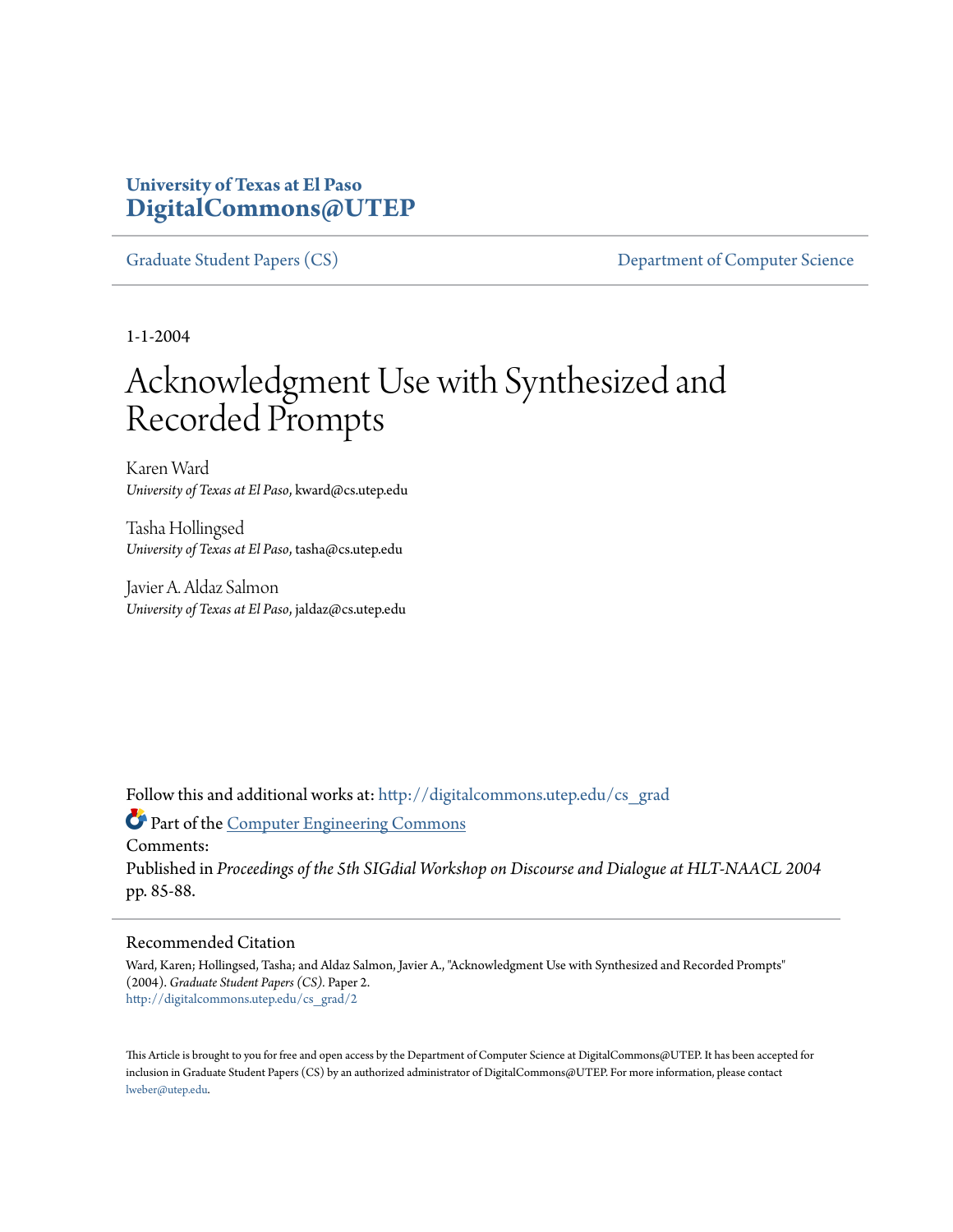# **Acknowledgment Use with Synthesized and Recorded Prompts**

**Karen Ward, Tasha Hollingsed, Javier A. Aldaz Salmon**

The University of Texas at El Paso El Paso, Texas USA 79968 {kward,tasha,jaldaz}@cs.utep.edu

## **Abstract**

Acknowledgments, e.g., "yeah" and "uh-huh," are ubiquitous in human conversation but are rarer in human-computer interaction. What interface factors might contribute to this difference? Using a simple spoken-language interface that responded to acknowledgments, we compared subjects' use of acknowledgments when the interface used recorded speech with that seen when the interface used synthesized speech. Contrary to our hypothesis, we saw a drop in the numbers of subjects using acknowledgments: subjects appeared to interpret the recorded-voice interface as signalling a more limited interface. These results were consistent for both Mexican Spanish and American English versions of the interface.

## **1 Introduction**

In previous studies, we showed that subjects use acknowledgments and politeness words when interacting with a simple spoken-language application even when the interface does not offer such behaviors itself (Ward and Heeman, 2000; Ward et al., 2003). In post-experiment interviews conducted as part of that study, 50% of the subjects (11 in the English-language condition, 9 in the Spanish) had thought that they might be more likely to use acknowledgments if the interface had a more human-like voice. In this study, we tested that hypothesis: we examined the effect of changing the interface prompts from synthesized speech to recorded speech.

The term "acknowledgment" is from Clark and Schaefer (1989), who describe a hierarchy of methods by which one conversant may signal that another's contribution has been understood well enough to allow the conversation to proceed. Acknowledgments often appear in English as "uh-huh" and in Spanish as "ajá." Acknowledgments, also called "back-channels" by some

researchers (e.g., Chu-Carroll and Brown, 1997), are one of several meta-dialogue behaviors that people use to control the flow of conversation.

Meta-dialogue behaviors such as acknowledgment are of interest because of their role in managing turn-taking: although acknowledgments may preface a new contribution by the same speaker (Novick and Sutton, 1994), often they occur alone as a single-phrase turn that appears to serve the purpose of explicitly declining an opportunity to take a turn (Sacks et al., 1974). If acknowledgment behavior is incorporated in spoken-language systems, it may offer a more fluid and adaptable means of managing turn-taking and pacing in humancomputer interaction.

Although some research systems incorporate acknowledgments (e.g., Aist, 1998; Iwase and Ward, 1998; Okato et al., 1998), real-world spoken-language interfaces generally don't allow acknowledgments to serve their turn-taking purpose. Turn-taking is completely controlled by one conversant, usually the system. To reduce errors, designers of spoken-language systems create prompts that guide the user toward short, focused, in-vocabulary responses (e.g., Basson et al., 1996; Cole et al., 1997). In many systems, the use of barge-in defeats the common interpretation of an acknowledgment: if the user speaks, the system quits speaking and begins interpreting the user utterance. If the user intended to signal that the system should continue, the effect is exactly the opposite of the one intended. Thus, current design practices both discourage and render meaningless the standard uses of acknowledgments.

## **2 Experiment**

The study design, described below, is identical to that used in our baseline study (Ward et al., 2003) except that the interface prompts and messages were delivered using recorded human voices instead of synthesized voice. These studies were conducted in both American English and Mexican Spanish.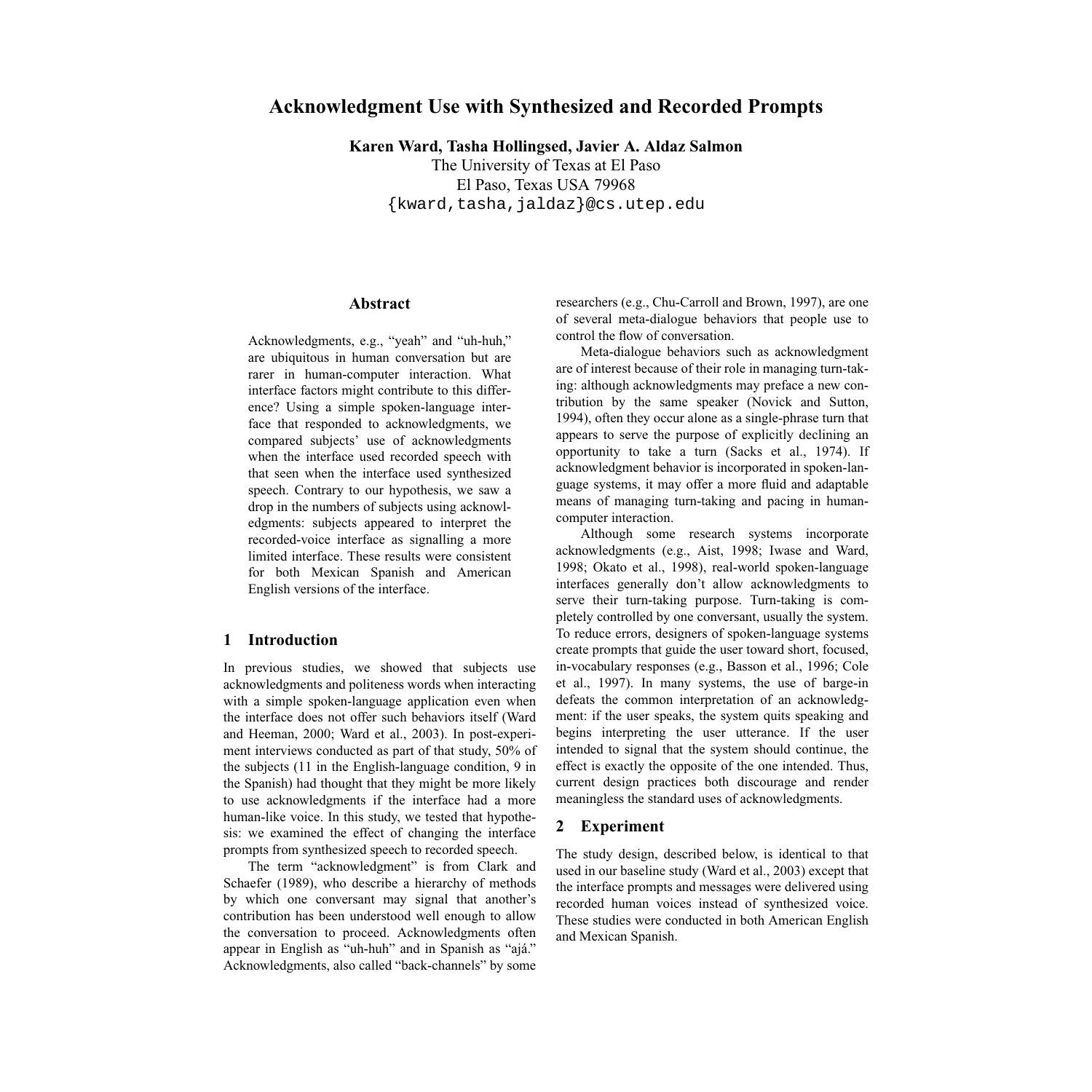#### **2.1 Method**

We did not want to explicitly instruct or require subjects to use acknowledgment behavior, as that would tell us nothing about their preferences. Instead, we wanted to create a situation in which subjects would have a reason to use acknowledgments, perhaps even gain an advantage from doing so, while still keeping the behavior optional. Conversants are likely to offer acknowledgments and repetitions when complex or important information is being transcribed, especially when the cost of making an error may be high. Acknowledgments in this context may serve a dual purpose of conveying understanding and of controlling the pace of the interaction. Furthermore, there may be more verbal acknowledgments offered during telephone-based interaction than during face-to-face interaction (Cohen and Oviatt, 1993). We therefore designed a task in which the subject is asked to make written notes of information presented verbally over the telephone.

We selected the domain of a telephone interface to E-mail. Subjects were told that the computer system would read E-mail messages to them over the telephone and that their task was to locate and transcribe particular items of information contained in the messages, e.g., "How do you get to the coffee house?" The messages included both "interesting" information that was to be copied and "uninteresting" information that was not, so that subjects would want to move through the "uninteresting" material more quickly. In this way we hoped to motivate subjects to try to control the pace at which information was presented.

The E-mail was presented in segments roughly corresponding to a long phrase, with each segment followed by a pause of about five seconds. Five seconds is a long response time, uncomfortably so for human conversation, so we hoped that this lengthy pause would encourage the subjects to take the initiative in controlling the pace of the interaction. If the subject said nothing, the system would continue by presenting the next message segment. Subjects could reduce this delay by acknowledging the contribution, e.g., "okay," or by commanding the system to continue, e.g., "go on" or "continuar." The system signalled the possibility of controlling the delay by asking the subject the question "Are you ready to go on" or "Estas listo(a) para continuar" after the first pause. This prompting was repeated for every third pause in which the subject said nothing. In this way we hoped to suggest to the subjects that they could control the wait time without explicitly telling them to do so.

On the surface, there is no functional difference in system behavior between a subject's use of a command to move the system onward (e.g., "go on," "next," "continue") and the use of an acknowledgment. In either case, the system responds by presenting the next message segment, and in fact it eventually presents the next segment even if the subject says nothing at all. Thus, the design allows the subject to choose freely between accepting the system's pace, or commanding the system to continue, or acknowledging the presentations in a fashion more typical of human conversation. In this way, we hoped to understand how the subject preferred to interact with the computer.

Subjects were told that the study's purpose was to assess the understandability and usability of the interface, and that their task was to find the answers to a list of questions. They were given no instructions in the use of the program beyond the information that they were to talk to it using normal, everyday speech.

We tested a total of 40 subjects, balanced for gender and language. Subjects were solicited from the University of Texas at El Paso campus. They ranged in age from 18 to 65, with most being between 20 and 25. Each subject was paid \$10.00 for participating in the study.

We used a Wizard of Oz protocol as a way to allow the system to respond to acknowledgments and to provide robustness in handling repetitions. The wizard's interface was constructed using the Rapid Application Developer in the Center for Spoken Language Understanding Toolkit (Sutton et al., 1998). A simple button panel allowed the wizard to select the appropriate response from the actions supported by the application. The application functionality was limited to suggest realistic abilities for a current spoken-language interface. The subject could request a message by message number, for example, but not by content or sender.

The interface prompts and messages were presented using recorded human voices. The message texts were presented in a male voice, and the control portions of the interface were in a female voice. It was hoped that the two voices would help the subjects determine the state of the interface: delivering message text vs. controlling the interface functions.

#### **2.2 Measures**

In comparing the strategies used to control the length of the pauses (acknowledgment or command use or none), the dependent variable was the number of times each strategy was used to control the pacing of the interface. The total number of turns varied between subjects because some subjects listened to each message only once while others went through messages multiple times. We therefore normalized the counts by dividing the number of times each strategy was used by the number of turns where the subject had had an choice of strategies. We considered the possibility that subjects who completed the task in only one pass though the messages might show a preference for a different strategy than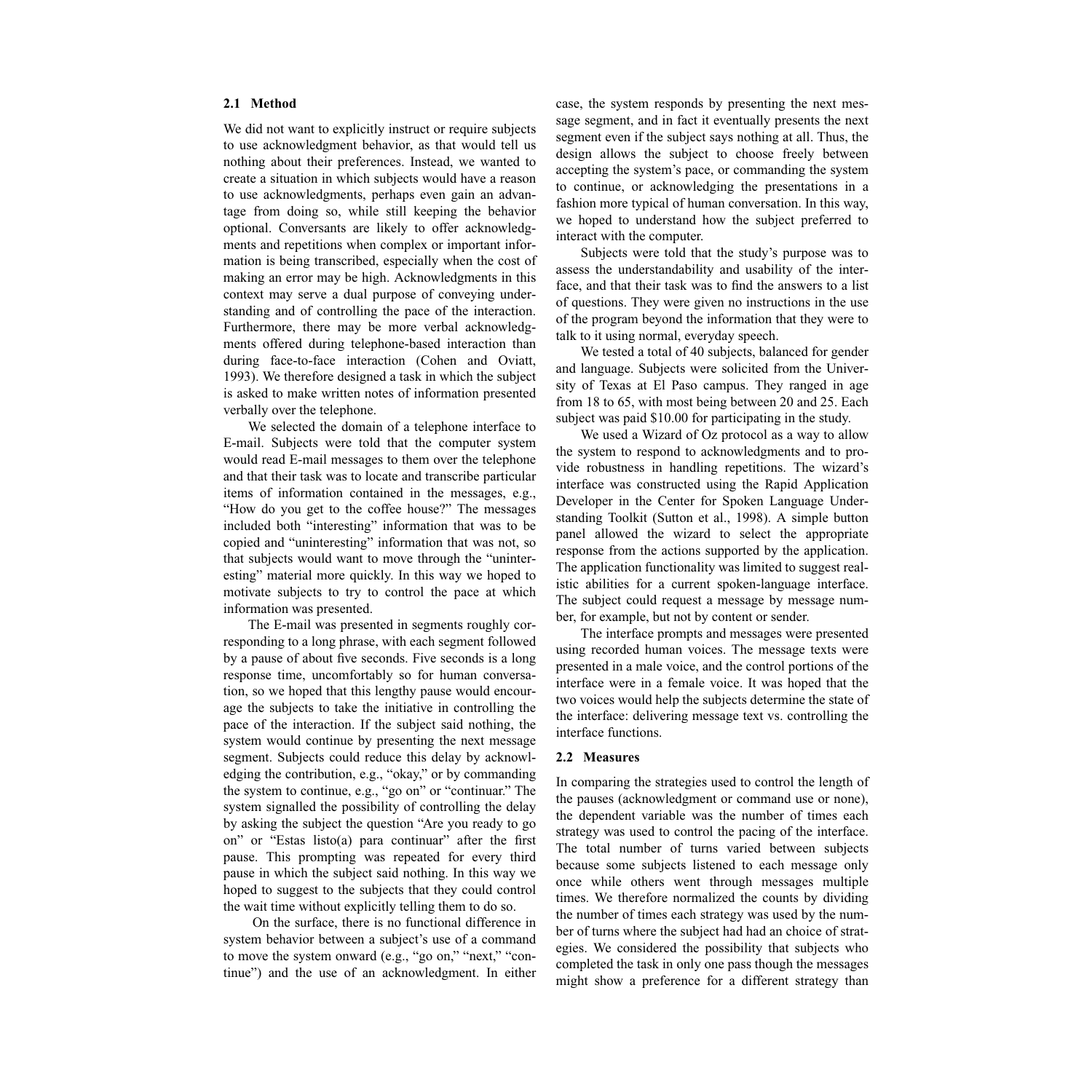those who required multiple passes through the messages, thus creating a bias in the normalized statistic. A preliminary analysis showed no significant difference, so we did not consider this possibility further.

The determination as to whether a particular utterance constituted an acknowledgment or a command was based primarily on word choice and dialogue context; this approach is consistent with definitions of acknowledgment, e.g., (Chu-Carroll and Brown, 1997). Immediately following a system inform (presentation of a segment of an E-mail message), the words "yes," "sí," "uh-huh," "ajá," and "okay" or a repetition of part or all of the system inform were considered acknowledgments. Phrases such as "go on," "continue," "next," "continuar," or "siguiente" following an inform were considered commands. The interpretation was confirmed during the post-experiment interview by questioning the subjects about their word choice.Transcriptions and categorizations of the subject utterances were checked by a second person for accuracy.

Some subjects (one in the Spanish-language condition and eight in the English-language condition) combined acknowledgments and commands in a single utterance, e.g., "okay, go on." If an acknowledgment was the first part of the phrase, then it was included in the analysis as an acknowledgment and if a command was the first part, then it was included as a command. Most subjects did this only once (the single subject in the Spanish-language condition and three of the eight in the English-language condition), and one speaker (English) produced as many as six combined-type responses.

A post-experiment interview was conducted to determine each subject's impression of the system. Several of the questions were drawn from the PARADISE model (Walker et al. 2000). The experimenter also explained the true purpose of the experiment and answered subjects' questions. This interview was taped and the experimenter took notes. Data from subjects who had realized that they were interacting with a human instead of a completely-automated system were excluded from the study because of the well-verified tendency for people to speak differently when they believe that they are speaking with a human instead of a computer (e.g., Brennan, 1991).

# **3 Results**

We hypothesized that subjects would use acknowledgment behaviors to control the recorded-voice version of the interface than they did with the synthesized-voice version. We expected this increase to be seen in both Spanish and English conditions and across both female and male speakers. The results were contrary to our expectations.

When interacting with the recorded-voice interface, commands and acknowledgments were preferred as a strategy by 15% and 17.5%, respectively, of all subjects. This result was not significantly different than that seen in the synthesized-voice study, as confirmed by the Wilcoxen-Mann-Whitney test ( $z = -0.5041$ ,  $p = 0.0139$  for commands,  $z = 1.686$ ,  $p = 0.0465$  for acknowledgments).

Contrary to our expectations, the numbers of subjects using either acknowledgments and commands actually dropped. This was due to the fact that the numbers of subjects who used waiting as their sole strategy rose sharply, from 9 subjects in the synthesized-voice study to 19 in the recorded-voice study ( $\chi^2 = 14.34$ , p<0.001).

Forty percent of the subjects used a command at least once, and 45% used an acknowledgement at least once. Seven subjects seemed comfortable with both commands and acknowledgments, using at least five examples of each. When acknowledgments were used, the most common word choice was "okay" (both languages). When commands were used, the most common word choices were "go on" in English, and "continuar" in Spanish.

We found no significant difference between the recorded and synthesized-voice conditions when comparing male and female speakers nor when comparing English and Spanish speakers.

Politeness behaviors were common. These included the use of the phrases "thank you" or "gracias" and "please" or "por favor" as well as a responding "goodbye" or "adiós" to the system. Many subjects (7 Spanishlanguage and 8 English-language, 37.5% total) used a politeness behavior at least once and a few subjects (1 Spanish-language and 5 English-language, 15% total) used them more than once. One English-speaking female used politeness behaviors with almost half of her interactions with the system. One subject, when asked in the post-experiment interview why he chose to use this behavior, responded "I don't know, it's just habit I guess." Three other subjects made similar statements.

We believe, and some subjects confirmed, that some subjects in the recorded version assumed that they were listening to recordings similar to voice-mail messages on their telephones. They believed that the pauses were part of the message and so did not realize that the system was awaiting their response.

# **4 Conclusions**

We compared subjects' use of various strategies for controlling the pacing of information presentation in a simple spoken-language interface using synthetic speech with one using recorded speech. We had hypothesized that subjects would offer more acknowledgments in the recorded-voice condition. In fact, we saw no differences